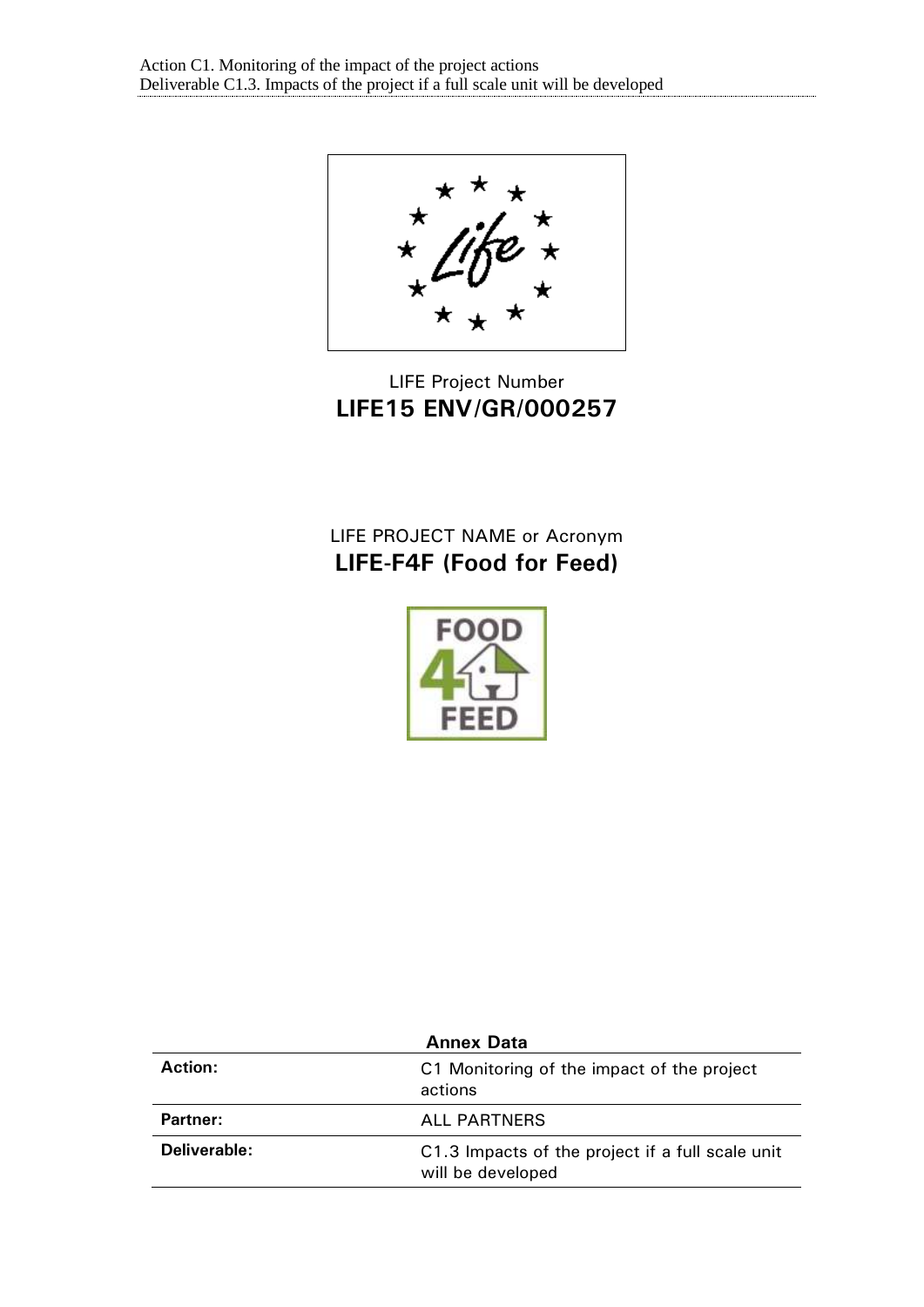## Table of contents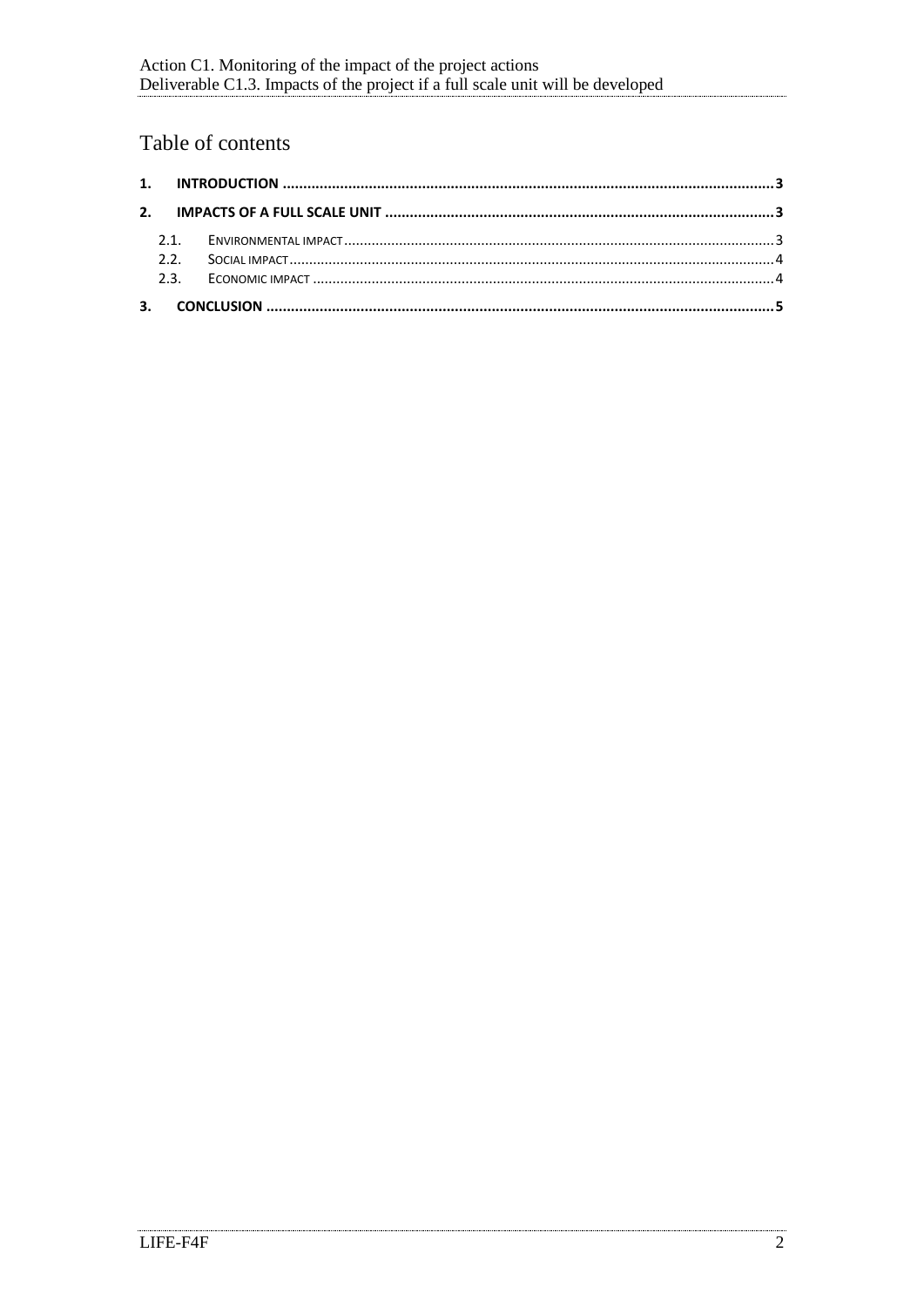## <span id="page-2-0"></span>1. **Introduction**

Within the F4F project's progress, it is scheduled to reduce the distance between the demonstration unit (pilot unit) and a full scale unit to be developed. In order partners to be able to move on with this next step of the project, and by utilizing all the results and their experience from the project's implementation, they have worked in order to develop series of engineering and operation documents and designs. A variety of parameters are needed, such as environmental and socio – economic impact to the local economy and population, during the project's pilot implementation and in order to prepare the full scale F4F implementation.

## <span id="page-2-1"></span>2. **Impacts of a full scale unit**

The main key of this report is the assessment of the project's realization in a variety of parameters, taking into consideration the output of the project's realization, in case of a fullscale implementation. After the project's end and in case of the project's continuation, replication and/or transfer level partners estimate that food waste collected quantity will be possible to approach  $10,000 - 13,000$  metric tonnes. In case where a commercial unit with capacity of 10,000tn per year will be developed, it is estimated that more than 50 hotels with about 500 beds and more than 25 supermarkets could manage their food waste and collaborate with this unit and more than 3,000tn of feed (a product with high added value, which it will be used as a component in animal feed) will be produced. In addition, at least 30 relevant to the feed production and consumption businesses will be affected.

The impacts of this action are presented in the following paragraphs.

#### <span id="page-2-2"></span>**2.1. Environmental impact**

In the EU it is estimated that 88 million tonnes of food wastes are produced every year, an equivalent of 179 kg per person. In Greece, in 2018 almost the 80% of food wastes  $\sim$  135  $kg/ca/y$ ) is still disposed in landfills, either directly or indirectly. Also, the quantities of food residuals that they are lost in agricultural production or wasted in the wholesale/ retail sectorbecause they are not commercially acceptable (wrong shape and color, damaged etc.), have not been quantified.

The decomposition of disposed food residues in a landfill is estimated that generates between 120 and 220 cubic meters  $(m<sup>3</sup>)$  of biogas (carbon dioxide and methane), which corresponds (if the biogas consists of 53% CH<sub>4</sub> and 47% CO<sub>2</sub>) to the emission of **1.540** tonnes of carbon dioxide equivalent (t eCO2) per tonne of food residues (tFR) disposed and **2.545** tonnes of carbon dioxide equivalent per tonne of food residues (FR) disposed, respectively.

The F4F process is estimated that emits  $0,192$  metric tonnes of  $eCO<sub>2</sub>$  per input tonne of food residues dried and thus this value extracted from the GHG emissions due to diversion of the food residues from disposal to landfill.

The benefits in terms of climate change of a full-scale F4F facility with a capacity of processing 10,000 tonnes of food waste (FW) annually, whereas it is expecting to produce 2,500-3,000 tonnes of dried feed are estimated below, assuming the lower value of  $eCO<sub>2</sub>$  generation.

 $eCO<sub>2</sub>$  emissions of landfilling: 1.540 tonnes  $eCO<sub>2</sub>/t_{FR}$  landfilled.

 $eCO<sub>2</sub>$  emissions of F4F process: 0.192 tCO $_2$ /t<sub>FR</sub> processed.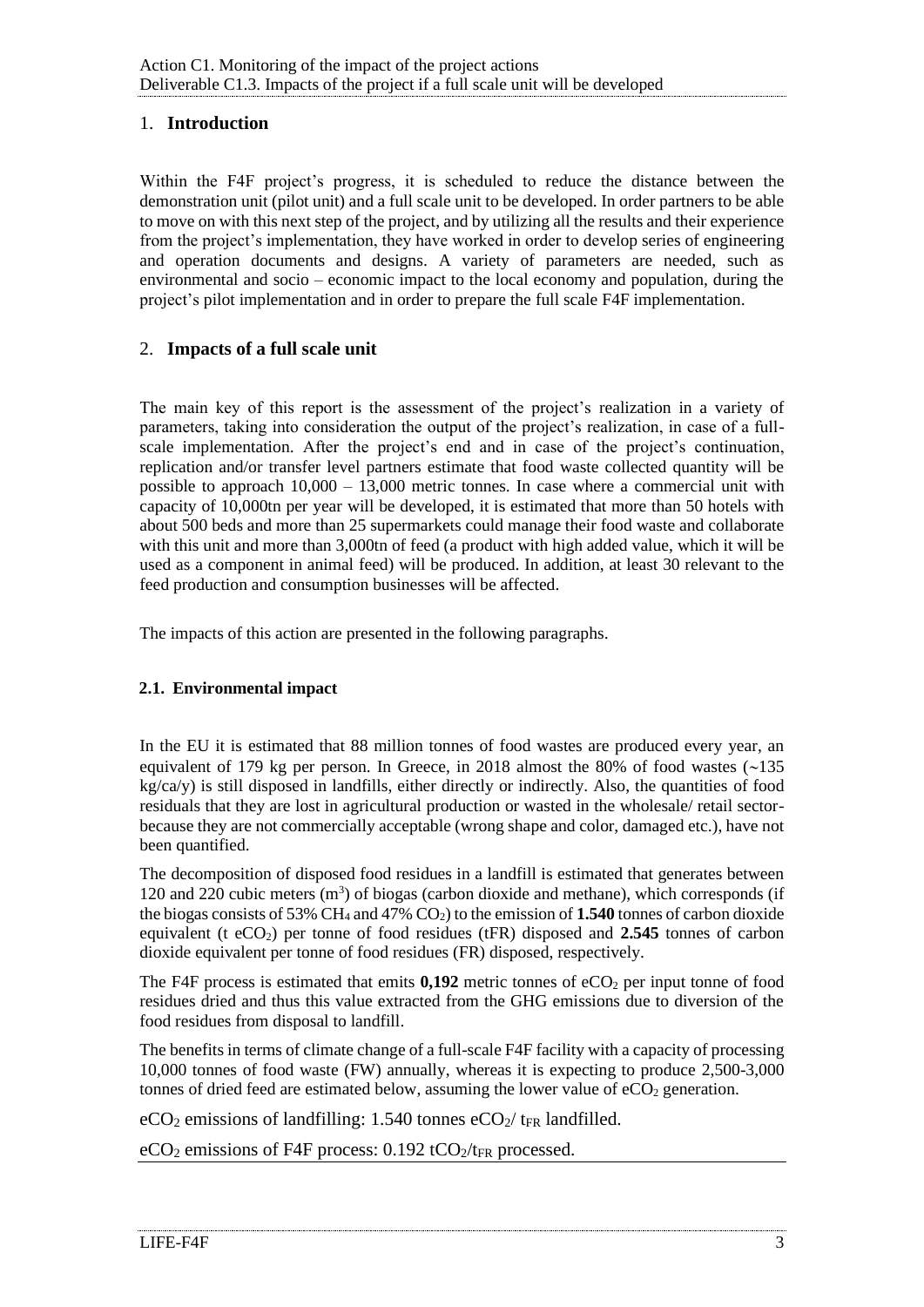Net  $eCO<sub>2</sub>$  emissions of food residues diverted to F4F process =  $(0.192-1.540) = -1.348$ tonnes  $eCO_{2(eq)}/t_{FR}$ .

So, the processing of 10,000 tonnes of food waste in a full-scale F4F facility, and thus diverting from landfill, avoids:

10,000  $t_{FR}$  x (-1.348  $tCO_2/t_{FR}$ ) = -13,480 **tonnes eCO**<sub>2</sub>,

Reducing this level of tCO<sub>2(eq)</sub> emissions is equivalent to removing more than **3,600 cars** off the streets of Heraklion for one year. It must also be noted that the above estimated avoided emissions of  $eCO<sub>2</sub>$  do not include any additional possible benefits from the avoidance of  $eCO<sub>2</sub>$ emissions from the production of the respective 2,500 -3,000 tonnes of feed from crops.

On the top of the environmental issue comes the social and economic ones. With the feed composed mostly by agricultural crops, that are suitable for human consumption, competition results in price increase of crops like corn, making it not affordable from a significant number of people around the globe. In respect, the fact that most feed is imported from outside EU, does effect the food security of Europe.

## <span id="page-3-0"></span>**2.2. Social impact**

- $\checkmark$  More than 18 new job positions are estimated to develop in the new commercial unit, which in no case will be occurred in case of a conventional way and conventional technology disposal.
- $\checkmark$  More job positions in the hospitality sector for the proper waste management (1 position / unit)
- $\checkmark$  Provide the source separation scheme that aims in collecting from specific large food waste producers, those streams.
- $\checkmark$  General public will be informed about the source separation system (raising of social awareness)
- $\checkmark$  More than 100,000 people will be involved, either as waste producers or as end product users.
- $\checkmark$  Promotion of social responsibility, supplier relationships, fair competition for food waste suppliers (as hotel managers/owners)

## <span id="page-3-1"></span>**2.3. Economic impact**

- $\checkmark$  About 3,400,000.00  $\in$  up to 4,200,000.00  $\in$  will be the required capital investment for the full scale commercial unit of 10,000tn capacity (in case of 3 or 4 units, according to scenarios that have been developed in the business plan).
- $\checkmark$  The annual running/operational cost of this unit has been estimated to 400,000.00  $\hat{\epsilon}$  up to 600,000.00  $\epsilon$ . This depends on the raw materials sources (points of collection, please for more details see the business plan of the F4F project, Deliverable B6.6.)
- $\checkmark$  More than 3,000tn of produced feed will be available in a commercial manner. The sales cost of the produced feed is estimated at about  $250 - 350 \times \pi$ . This is the economic benefit that occurs from this procedure for waste management bodies and companies. The F4F product can replace about the 10-15% of the conventional animal feed.
- $\checkmark$  The replacement of this 15% of the conventional feed will be economic benefit for users (animal owners, or animal products' consumers).